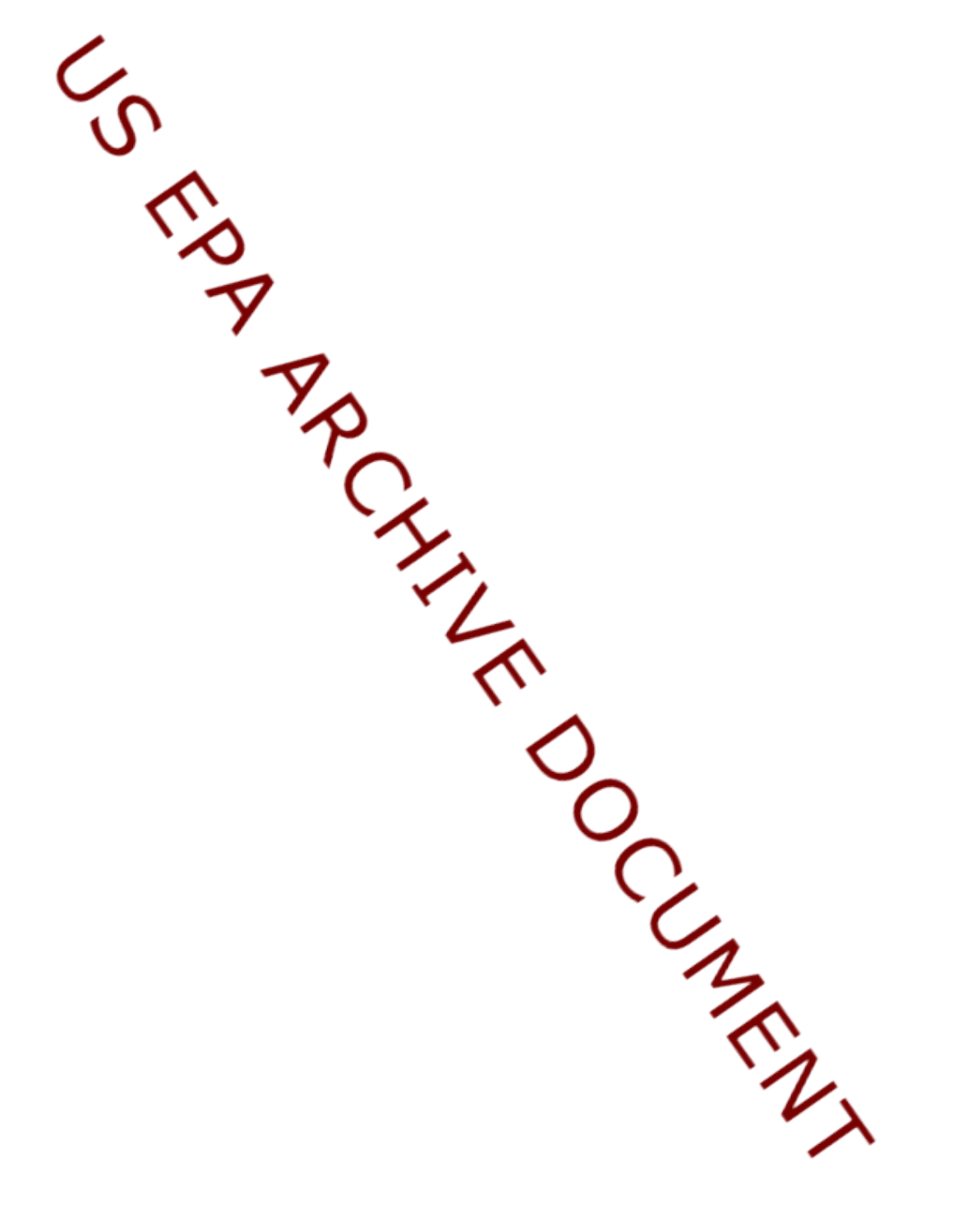# Plan Your Work

### How to Identify the Interested and Affected Public

- Familiarize yourself with the community, its history, groups, and issues related to your involvement activities.
- Research how the community and affected public receive information and learn which sources they trust (social, civic or faith-based groups, events, or media such as newspapers, TV, radio or the Internet).
- Contact community groups and leaders, individual stakeholders, experts, local officials, environmental organizations, and tribes to measure interest in the program issues and involvement activities and to request help reaching their members and others they believe might have interest.
- Communicate with other agencies and EPA staff who may have worked on similar public involvement activities or with similar audiences to obtain their advice and help reach people and organizations.
- Look at past decision documents (environmental impact statements and grants).
- Look at local directories and public records.
- Contact people and groups that hold all views, including

The Website for the "Internet Dialogue on Public Involvement in EPA Decisions" is <u>http://www.network-democracy.org/epa-pip</u>

Step 2: Identify the Interested and Affected **Public** 

> those likely to challenge the Agency's practices.

- Consider using a neutral party to find and communicate with those who may be interested in an issue, especially when the issue is controversial.
- Go out into the community and search for groups and individuals, as the people most affected are often the least visible.
- Respect local work schedules when finding people and planning contacts. Be prepared to call or visit at different times to reach key people.

## More Information about the Policy

Copies of the Policy and the Framework for implementing it are available at http://www.epa.gov/publicinvolvement/policy2003/ policy2003.pdf and http://www.epa.gov/publicinvolvement/policy2003/ framework.pdf

EPA's Response to Comments on the Draft 2000 Public Involvement Policy is available at http://www.epa.gov/public involvement/policy2003/response.pdf

How to Identify People to Involve



Involvement brings the pieces together



z ш

#### Goal:

- To identify groups or individuals who may have an interest in, or who may, because of their location, purposes, or activities, be affected by or interested in an upcoming EPA activity or action

The U.S. Environmental Protection Agency (EPA) issued its new Public Involvement Policy in June 2003. The Policy's overall goal is for excellent public involvement to become an integral part of EPA's culture, thus supporting more effective Agency decisions and actions.

The Policy provides guidance to EPA managers and staff on how you can better involve the public in the Agency's decision making. The Policy outlines seven steps to effective involvement. This brochure (one in a series) offers suggestions to help you "get started" identifying the interested and affected people who should have the opportunity to engage in your activities and processes.

### Why Identify the Interested and Affected Public?

Identifying the interested and affected public is the cornerstone of public involvement processes. Get this step right and everything else will be easier; get it wrong and your process will fail. If you have the wrong people join in, you'll gather incomplete information, miss critical input, and end with a decision that you cannot carry out.

This step enables EPA to have direct exchanges of information, feedback, and involvement with people our decisions may affect. It helps EPA to base its decisions on the best available information and feedback and sets the conditions for the effective use of limited time and resources.

"Community-based organizations are essential to identify and get the community involved. EPA has to work with communitysupported organizations if you really want involvement."

Connie Tucker, Southern Organizing Committee for Economic and Social Justice Dialogue on Public Involvement in EPA Decisions EPA 233-F-03-006

"Involvement brings the pieces together" artwork is the creation of Erica Ann Turner, who contributed the work through an agreement between the Art Institute of Washington and EPA.

United States Environmental Protection Agency National Center for Environmental Innovation Public Involvement Staff 1200 Pennsylvania Avenue, NW 1807T Washington, DC 20460



- Find the Affected **Audience**
- Do research
- Communicate
- Publicize
- Use alternative languages & media
- Build contacts and partnerships
- Circulate & maintain network